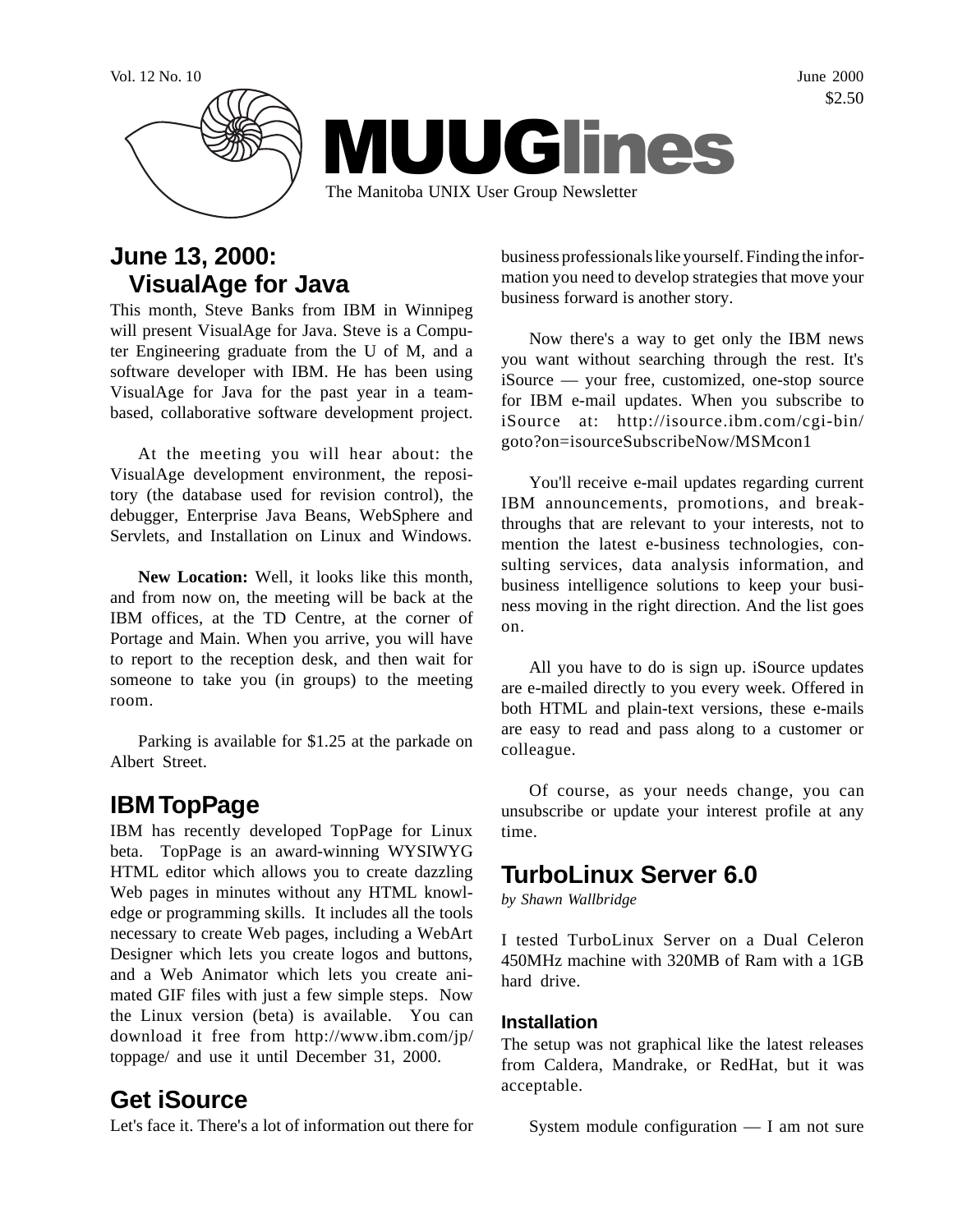what this was for. I selected the options I thought I would need and hoped for the best. More help should be included in this section.

First I had to format the drive and the options provided were fdisk, cfdisk or auto. I tried auto first, but was told I did not have enough hard drive space (1GB) to use auto. I tried fdisk, but was less than impressed, so I used cfdisk, which was more like fdisk under DOS.

I told it to install from CD and that I didn't need PCMCIA support. It probed for my network card and found it without any problems. Then it asked for my TCP/IP information. The installer tried to contact the DNS server I had entered and then asked for my host and domain information.

Then it asked me what type of server I was installing. I selected Intranet Server and then it told me how much space was going to be required and asked if I wanted to customize or proceed. Then the package installation started and took about 45 minutes.

Once the packages were installed it asked me to select a kernel — very nice. I have never seen this before. It is impressive that they offer an SMP kernel.

LILO was next and I installed it to the MBR (Master Boot Record), as recommended. Setup asked if I had any special configurations for the kernel and then asked which time zone I wanted.

Printer setup was next and since I didn't have any to install I skipped it. Plug and play ISA card were next. Since I don't have any I skipped autoprobing.

Next was something new to me. The Service Status Board allows you to configure when services start up. Quite interesting. I added httpd and smb to the services to start automatically, but other than that everything seemed ok. I did notice that both MySQL and postgreSQL are installed and enabled.

I had to set the root password and that was it. Just a reboot and I am up and running.

#### **Running**

The total installation occupies 668 MB. The kernel is 2.2.13-12. One thing I miss from Mandrake 7 is automount for the CD-ROM and floppy.

Everything works fine. I set up a small website using Apache and Samba works fine as well. X was not installed, which is fine since the intended use is as a server.

#### **Conclusion**

The character-based installation was surprising; everyone has a graphical installer now days, but the setup options more than made up for it. The different types of server options may be well suited for a person new to Linux that is setting up a server for a small business. The firewall option was of particular interest for me, as I want to set up a Linux firewall in the near future.

Once everything was installed I had no problems customizing everything to my network.

I had some problems during the installation of TurboLinux on another machine where it couldn't find the NICs (3Com 3C905-TX and a SMC EtherPower 10/100). I had no problems with them under Mandrake. I eventually managed to get them working.

I will definitely be using TurboLinux 6.0 Server in the future.

### **Linux JDK 1.3.0**

The IBM Developer Kit for Linux(R), Java(TM) 2 Technology Edition, Version 1.3.0 Early Release (Early Release Developer Kit) is a software development kit that can be used to build Java applications on Linux. The Early Release Developer Kit includes development tools, the IBM Java Runtime Environment for Linux, sample code and Java source files.

The Early Release Developer Kit is a new release of the IBM Developer Kit and Runtime Environment for Linux. A summary of the changes between Sun's implementations of JDK 1.1.8 and Java 2 can be found at http://java.sun.com/prod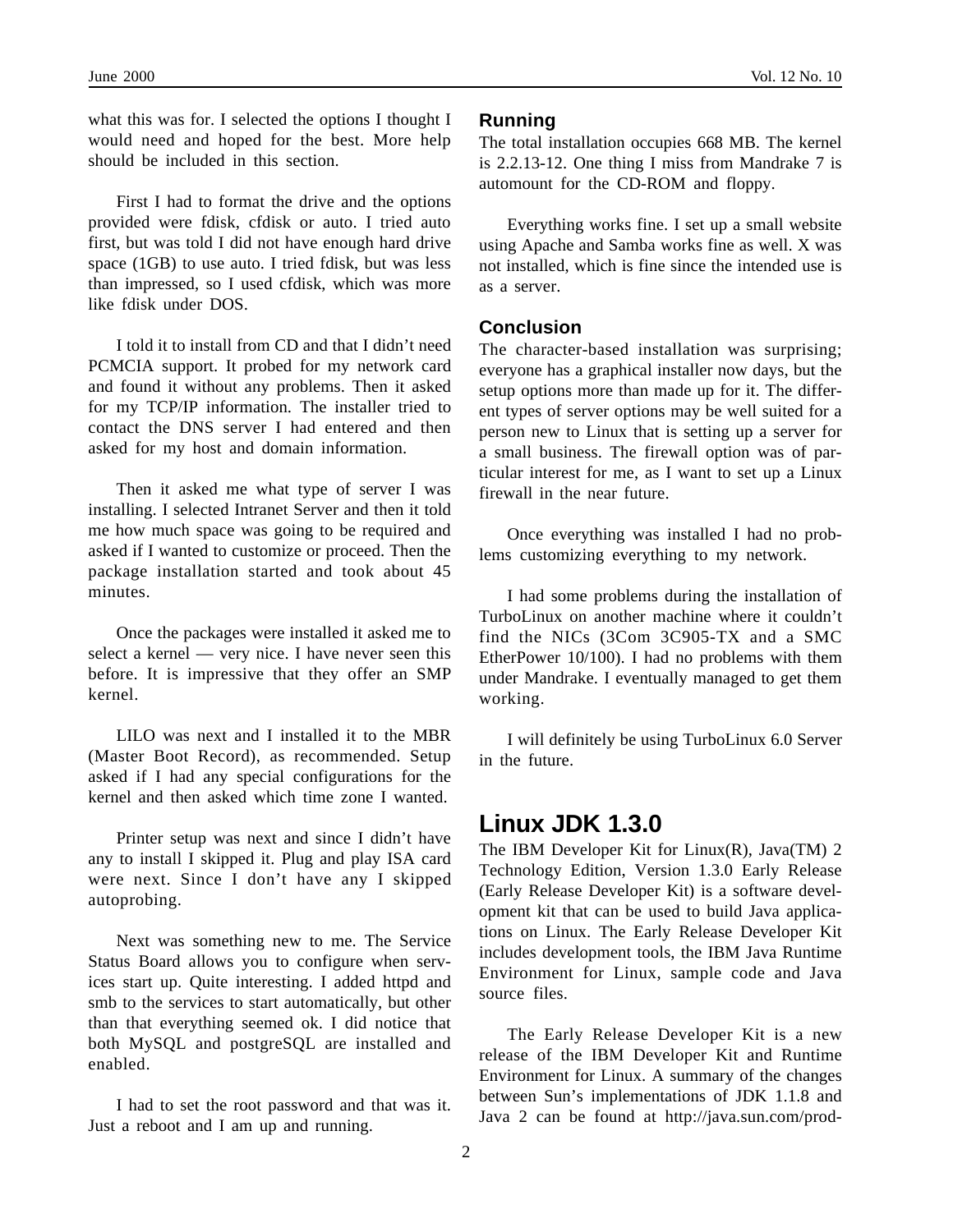ucts/jdk/1.2/docs/relnotes/features.html and http:// java.sun.com/products/jdk/1.3/docs/relnotes/ features.html.

The Early Release Developer Kit combines IBM's latest technology for Java performance, scalability and stability with the most recent Java 2 specification, version 1.3. The resulting product is an excellent platform for Java development on the Linux platform.

Download here: http://www.alphaworks. ibm.com/tech/linuxjdk?open&l=awlug,t=ljdk

### **What The... ?**

In case you're wondering, yes, this issue is a little top-heavy with IBM stories. We felt that as IBM has been a long-time supporter of our group, that it wouldn't hurt to point out some of the things they've been doing. They are involved in building just about every major computer-related technology these days, so they're definitely a company worth watching!

## **Corel Hosts WineHQ**

WineHQ, www.winehq.com, a Web site which provides information about using and developing Wine technology, announced Corel Corporation (NASDAQ:CORL, TSE: COR) will become its new host.

Wine is an open source project aimed at creating an environment that will allow Windows® applications to run directly on non-Windows operating systems, including Linux®. The Wine project, initiated by Bob Amstadt in 1993 and maintained by Alexander Julliard since 1994, has grown to over 540,000 lines of code written by more than 300 developers worldwide.

"WineHQ is more than just a Web site. It's the centre of a community. I wanted to work with people who were already a part of that community and who understand the code," said Douglas Ridgway, founder and maintainer of WineHQ. "WineHQ needs to go further to help Wine achieve its full potential. I investigated a number of options and decided on Corel, not only for its higher bandwidth and greater resources, but more importantly because of its commitment to WINE."

"Corel has been a major contributor to Wine development, and I'm happy to see them taking on this role. With their help, we will be able to take WineHQ to the next level," said Alexandre Julliard, leader of the Wine project." Corel has been working with the Wine community since late 1998. We are thrilled to help the Wine community by providing servers and developers to WineHQ," said Derek J. Burney, executive vice president of engineering and chief technology officer at Corel Corporation."

The Wine technology has made a huge contribution to Corel's venture into the Linux market and we will continue to contribute to it. However, we feel it is important that all decisions and direction remain in the hands of the Wine community. Currently, an independent board is being established, consisting of Wine community members and chaired by Douglas Ridgway, to ensure community management of the site remains."

Corel has already gone to great lengths to demonstrate its support for the open source community. Earlier this year, it established an open source development community Web site at opensource.corel.com. The site is a central location where members of the development community can access code. It also serves as a discussion forum through the use of development mailing lists and informs visitors about Corel's open source projects.

### **Must-see Links**

We understand that there are some fans of the Linux operating system out there, and we'd like to point out to them that IBM has an extensive site devoted to Linux development. Take a look at http://www.ibm.com/developer/linux/ for a wide assortment of articles on all things Linux.

IBM's DeveloperWorks group has clearly put a lot of effort into making this a worthwhile destination. Some of the current articles found on the main page: Making code 64-bit clean; Game creation using SDL; Learn how to use Perl modules for text parsing; Bash by example; The wonders of glib; and Java technology, threads and scheduling